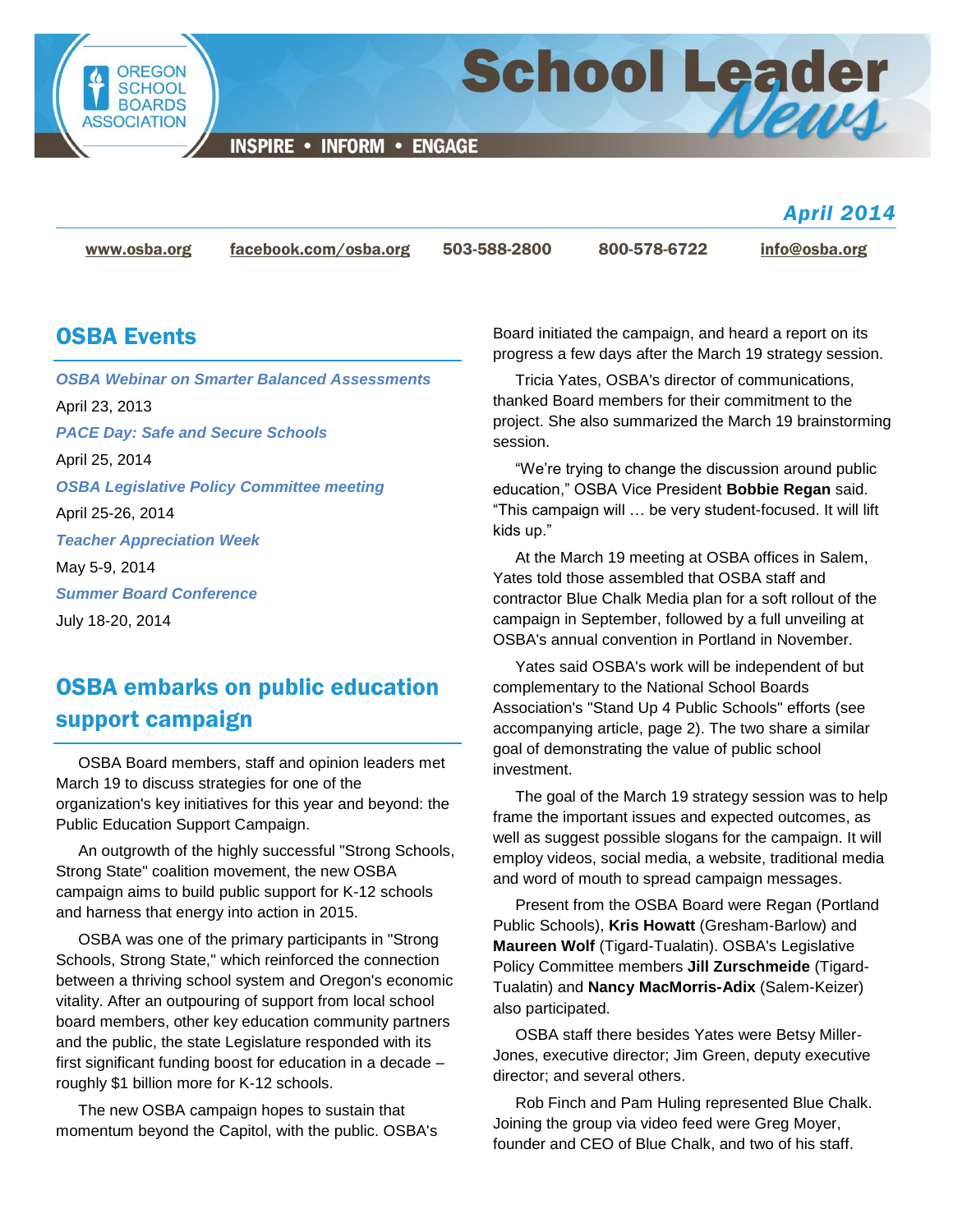The group broke into smaller segments for discussion, then reported back with possible campaign themes. OSBA will settle on a campaign name in coming weeks.

Joe Krumm, executive director of community and government relations for the North Clackamas School District, asked who the audience would be besides the general public.

"We want to build a buzz of support leading to the 2015 legislative session," Miller-Jones said, "so it really is a broad campaign."

Howatt, in one of the smaller groups, discussed the importance of a wide appeal that would reinforce the value of local schools rather than encourage parents to search for an alternative across town or beyond.

"We need to show that public education is creating the astronaut, the doctor and the accountant," she said.

Similarly, Regan talked about a campaign that shows today's learners are tomorrow's leaders. She suggested it might begin based on values and accelerate to a call for greater investment.

Moyer emphasized the need for members of the public to buy into the effort by allowing them to share their stories and photos online.

Toward the session's conclusion, Finch tried to summarize some of the recurring messages he had heard from the small groups.

"The word I heard most was potential, and the idea that the future is dependent on what we do," he said.

## NSBA launches national campaign to support public education

In partnership with state associations including OSBA, the National School Boards Association (NSBA) has launched **www.standup4publicschools.org**, a new national campaign to highlight the importance of public education.

The campaign features celebrity advocates and public school graduates. It operates on a simple premise: "Who I am today began with public education." It is also paired with the rejoinder, "Today's public schools are better than ever."

Sal Khan, founder of the not-for-profit Khan Academy, is the campaign's first celebrity advocate. Two other household names will also be featured: basketball legend and business mogul Earvin "Magic" Johnson and talk show host Montel Williams.

The campaign's website includes a selection of resources for local board members and the public and a six-step outline for success, from "getting informed" all the way to "getting results."

"This presents a wonderful opportunity for local Oregon school board members to stand together with their peers from across the country," said Betsy Miller-Jones, OSBA's executive director.

The campaign website can be found at: [http://standup4publicschools.org](http://standup4publicschools.org/)

#### Facebook:

<https://www.facebook.com/standup4publicschools>

Twitter: <https://twitter.com/4PublicSchools>

#### *Related resources*

- Press release announcing NSBA national campaign to promote public education: [http://www.nsba.org/Newsroom/Press-](http://www.nsba.org/Newsroom/Press-Releases/School-Boards-Launch-National-Campaign-to-Promote-Public-Education.html)[Releases/School-Boards-Launch-National-](http://www.nsba.org/Newsroom/Press-Releases/School-Boards-Launch-National-Campaign-to-Promote-Public-Education.html)[Campaign-to-Promote-Public-Education.html](http://www.nsba.org/Newsroom/Press-Releases/School-Boards-Launch-National-Campaign-to-Promote-Public-Education.html)
- Celebrities Sal Khan, Magic Johnson and Montel Williams headline national campaign: [http://schoolboardnews.nsba.org/2014/02/celebriti](http://schoolboardnews.nsba.org/2014/02/celebrities-showcase-public-education-in-nsbas-national-campaign/) [es-showcase-public-education-in-nsbas-national](http://schoolboardnews.nsba.org/2014/02/celebrities-showcase-public-education-in-nsbas-national-campaign/)[campaign/](http://schoolboardnews.nsba.org/2014/02/celebrities-showcase-public-education-in-nsbas-national-campaign/)
- Eight characteristics of effective school boards: [http://www.centerforpubliceducation.org/Main-](http://www.centerforpubliceducation.org/Main-Menu/Public-education/Eight-characteristics-of-effective-school-boards)[Menu/Public-education/Eight-characteristics-of](http://www.centerforpubliceducation.org/Main-Menu/Public-education/Eight-characteristics-of-effective-school-boards)[effective-school-boards](http://www.centerforpubliceducation.org/Main-Menu/Public-education/Eight-characteristics-of-effective-school-boards)

#### President's Post

### Native American issues remain a challenge for Oregon schools

A recent report on "The Condition of Education for Members of Oregon's Indian Tribes" hit close to home for me.

As some of you may know, my mother is a member of the Klamath tribes. I work for the Klamath tribes as a social work case manager, and I see these children and their families every day and the challenges they face.

Seven of Oregon's nine recognized tribes and federations took part in the

study, which was paid for by the Spirit Mountain Community Fund. It was overseen by the Chalkboard Project, and conducted by ECONorthwest.



*Lori Theros OSBA President*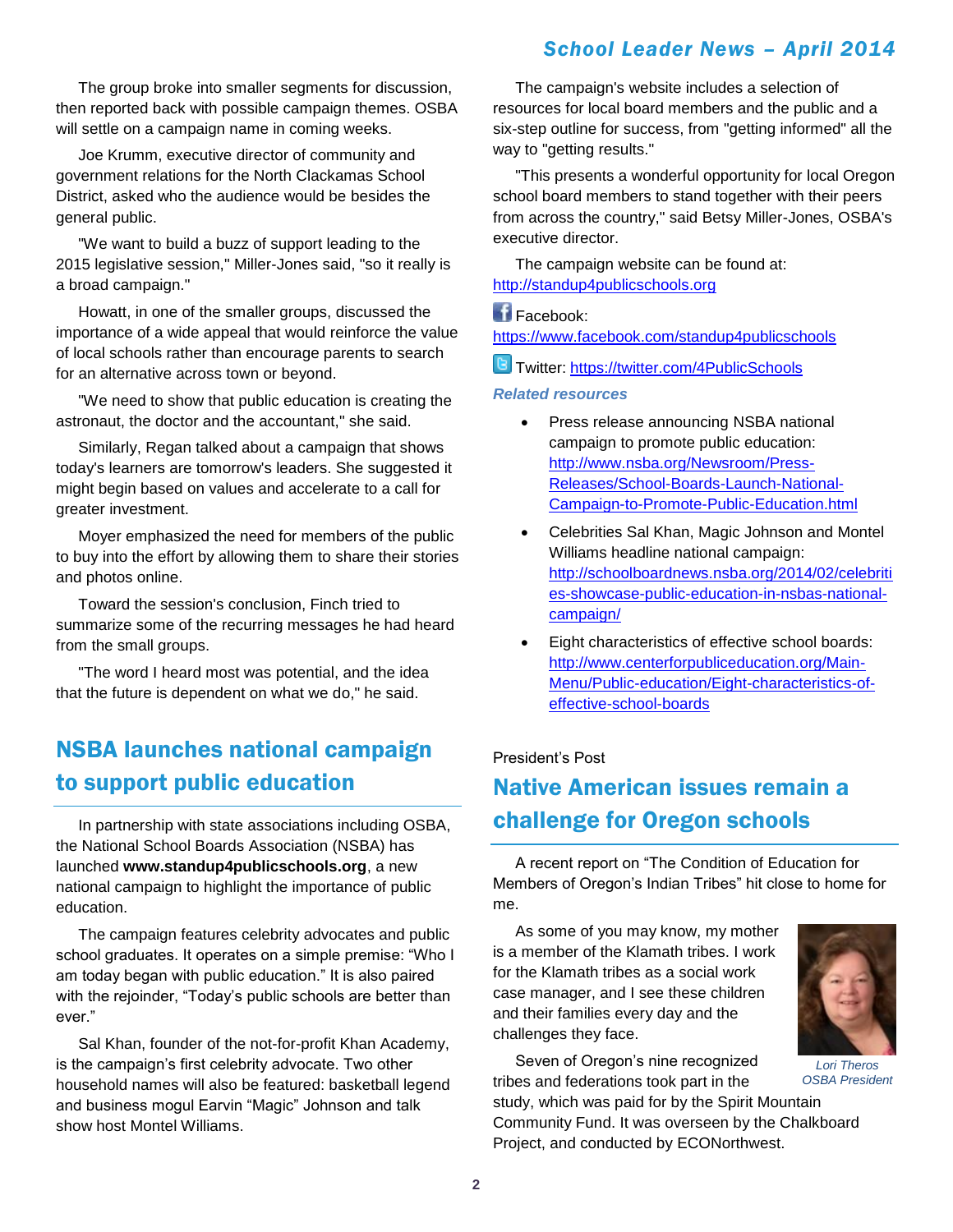In total, tribes have about 3,200 pupils in Oregon's public schools. That might not sound like a lot, but taken together these children could fill a couple of metropolitanarea high schools, and they will touch thousands of other lives with their achievements.

Sadly, while most students of color have narrowed the achievement gap nationally over the last decade, Native Americans are a glaring exception.

The study outlines many of the obstacles facing these students in Oregon, including extreme poverty, chronic absenteeism, high mobility and rural isolation.

Now that this ground-breaking report has identified some Oregon-specific data, it is up to us  $-$  all of us  $-$  to find the solutions to help turn around some of these disturbing trends.

I encourage you to read the full report, which can be found at [http://bit.ly/Pyix5c.](http://bit.ly/Pyix5c)

On another note, it was encouraging to see a teacher strike settle close to home recently (in Medford) and another averted further north (in Portland). As OSBA members we are all familiar with issues of class size and prep time, but we also know too well the difficulties we face in spending limited budgets wisely.

As always, our focal point should be ensuring that the result is one that most benefits children. That's what makes our volunteer service worthwhile.

In the Loop

#### Data motivates us to act



*Betsy Miller-Jones Executive Director*

Every once in a while compelling data comes to our attention, data so compelling that we are motivated to act.

Did you know that in 2013 over 50 percent of all babies born in Oregon were Hispanic? Currently 38 percent of Oregon youths under age 18 are nonwhite or English language learners. Over

the next 18 years Oregon's public education system will adapt to those changing birth demographics. What does this mean for our schools?

Unless we are successful closing the achievement gap for students of color and English language learners, our statewide graduation rates are going to decline, and quickly. Our targets of 40-40-20 and 100 percent high school graduation by 2025 are not achievable without strong emphasis on closing that gap.

The Oregon Education Investment Board (OEIB) is focusing on early literacy – every student reading at grade level by grade three – to close the gap. Third-grade literacy is a strong predictor of high school graduation. On March 21 at the OSBA Board of Directors meeting, OEIB Chief Education Officer Dr. Nancy Golden and Oregon Department of Education Early Learning Systems Director Jada Rupley discussed with our board the steps that Oregon will need to take to close this gap and reach the 40-40-20 goal.

To achieve key elements of change, the Legislature has directed the formation of community-based coordinators of early learning services or hubs.

The overarching goals of the early learning services and proposed hubs are: 1) children are ready for kindergarten when they arrive; 2) children are raised in stable and attached families; and 3) services are integrated and aligned into one early learning system designed to achieve goals 1 and 2.

Along with these efforts, both for early learning before entering kindergarten and after, will be a discussion of distribution of resources for equitable outcomes. Do you know how your district addresses these issues? What best practices are you putting in place to meet the coming changes?

If you would like to hear more about advancing student achievement and meeting the goal of 40-40-20 by 2025, Dr. Nancy Golden will be speaking at the OSBA Summer Board Conference "Summer Camp" on July 18-20 at the Riverhouse Hotel and Convention Center in Bend. Please join us there!

## Don't miss "PACE Day: Safe and Secure Schools" in Eugene

Time is running out to register for "PACE Day: Safe and Secure Schools," planned for April 25 at the Hilton Eugene & Conference Center.

It's the second annual conference on school safety from Property and Casualty Coverage for Education (PACE), and hotel and registration are free for the first individual from each member district. Subject areas include boundary invasion, threat assessment in the aftermath of Sandy Hook, handling employment claims, concussion management and addressing school bullying.

This year's keynote speaker, Glenn Lipson, is a forensic and clinical psychologist who has trained nearly 7,000 educators in preventing sexual misconduct in schools. Lipson has consulted with schools for over two decades and has helped create an online training program to prevent sexual misconduct.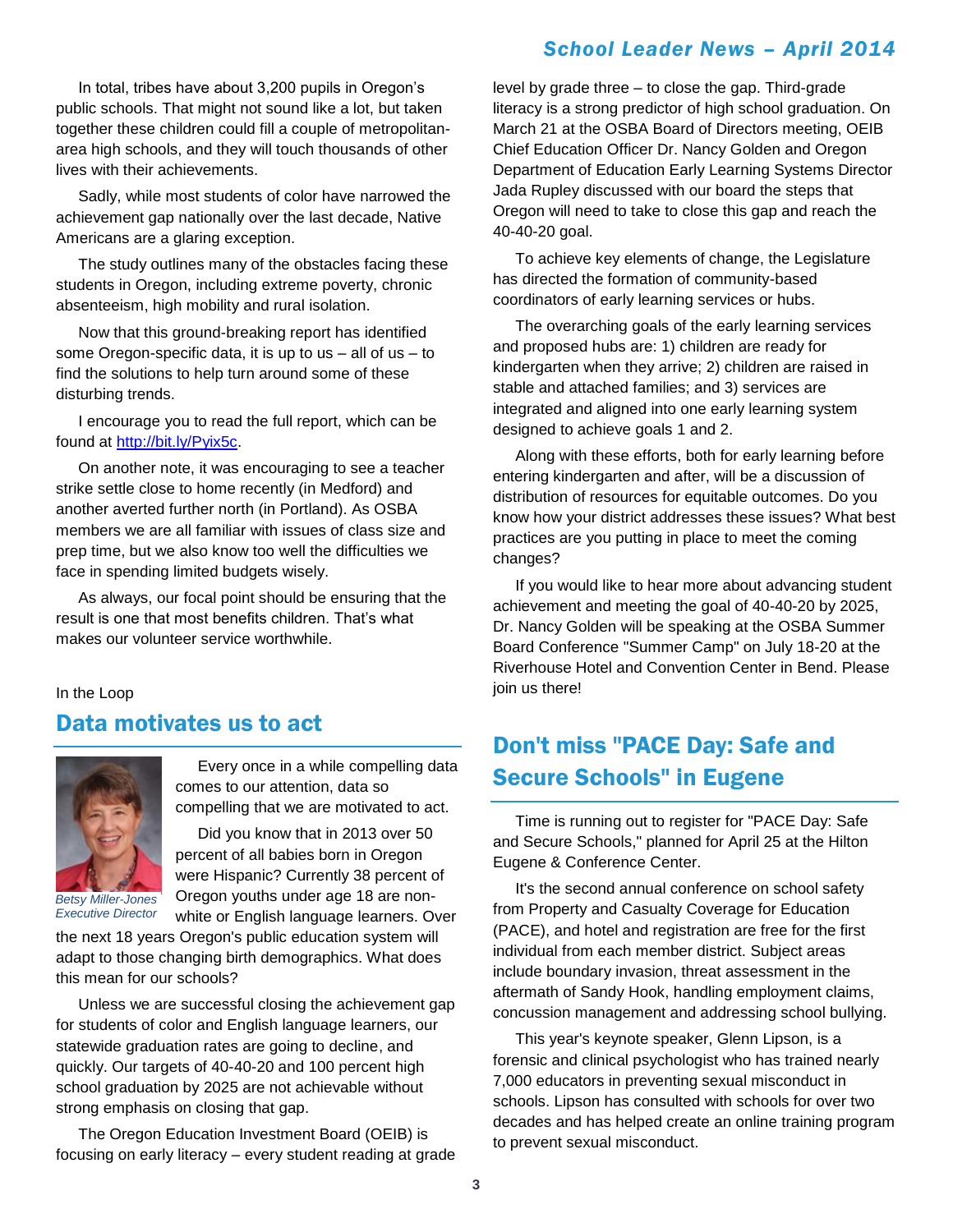The deadline for web and phone registration is April 18. Agendas and registration information are available on the OSBA website at:

[http://www.osba.org/Calendar/Events/PACE\\_Day-](http://www.osba.org/Calendar/Events/PACE_Day-2014.aspx)[2014.aspx](http://www.osba.org/Calendar/Events/PACE_Day-2014.aspx)



# OSBA delegation takes its case to Washington, D.C.

OSBA Board members and officers recently visited the nation's Capitol to meet with Oregon congressional delegation members as part of the National School Boards Association's 2014 Advocacy Institute.

In meetings held Feb. 4, OSBA Board members stressed the importance of making Oregon's No Child Left Behind (NCLB) waiver permanent, the need for a longterm solution to ensure county timber payments continue to support public schools, and the importance of funding programs that provide support and services for our most vulnerable and disadvantaged students.



*L to R: Betsy Miller-Jones, Sam Lee, Kris Howatt, Bobbie Regan, Cheri Helt, U.S. Sen. Jeff Merkley, Doug Montgomery, Tass Morrison, Betty Reynolds, Dave Krumbein*

OSBA Executive Director Betsy Miller-Jones, who accompanied the delegation, said it is critically important for Congress to hear from school board members about the challenges facing Oregon students and schools.

"Face-to-face meetings with our representatives and senators in Washington, D.C., are essential to their understanding of what's happening back home in the schools in their communities," Miller-Jones said.

Schools across Oregon have lost millions of dollars in federal support due to the budget gridlock in Washington.

OSBA's delegation stressed that it is time for Congress to reinvest in our public schools. In particular, board members spoke to the need for adequate funding for programs that help children living in poverty (Title I) and children with special education needs (IDEA).



*Sen. Jeff Merkley greets OSBA Board members Tass Morrison, Doug Montgomery and Dave Krumbein.*

An underlying theme of the day on Capitol Hill was the important role that locally elected school board members play in determining how children in their communities are educated. Oregon has a strong tradition of board members leading at the district level – a contrast with the federal government's growing role in education in the form of increased mandates and additional conditions for federal funding.

OSBA's delegation made it clear our districts need federal mandate relief so scarce resources can be focused on increasing student achievement.

Our delegation also was able to arrange an impromptu meeting with representatives of the U.S. Department of Education to get more information about the steps Oregon will take to extend our waiver from NCLB. Board members shared how loss of the waiver would negatively impact schools and students across Oregon.

OSBA Board members in Washington, D.C., for NSBA's Advocacy Institute included: President-elect **Dave Krumbein** (Pendleton School District) Vice President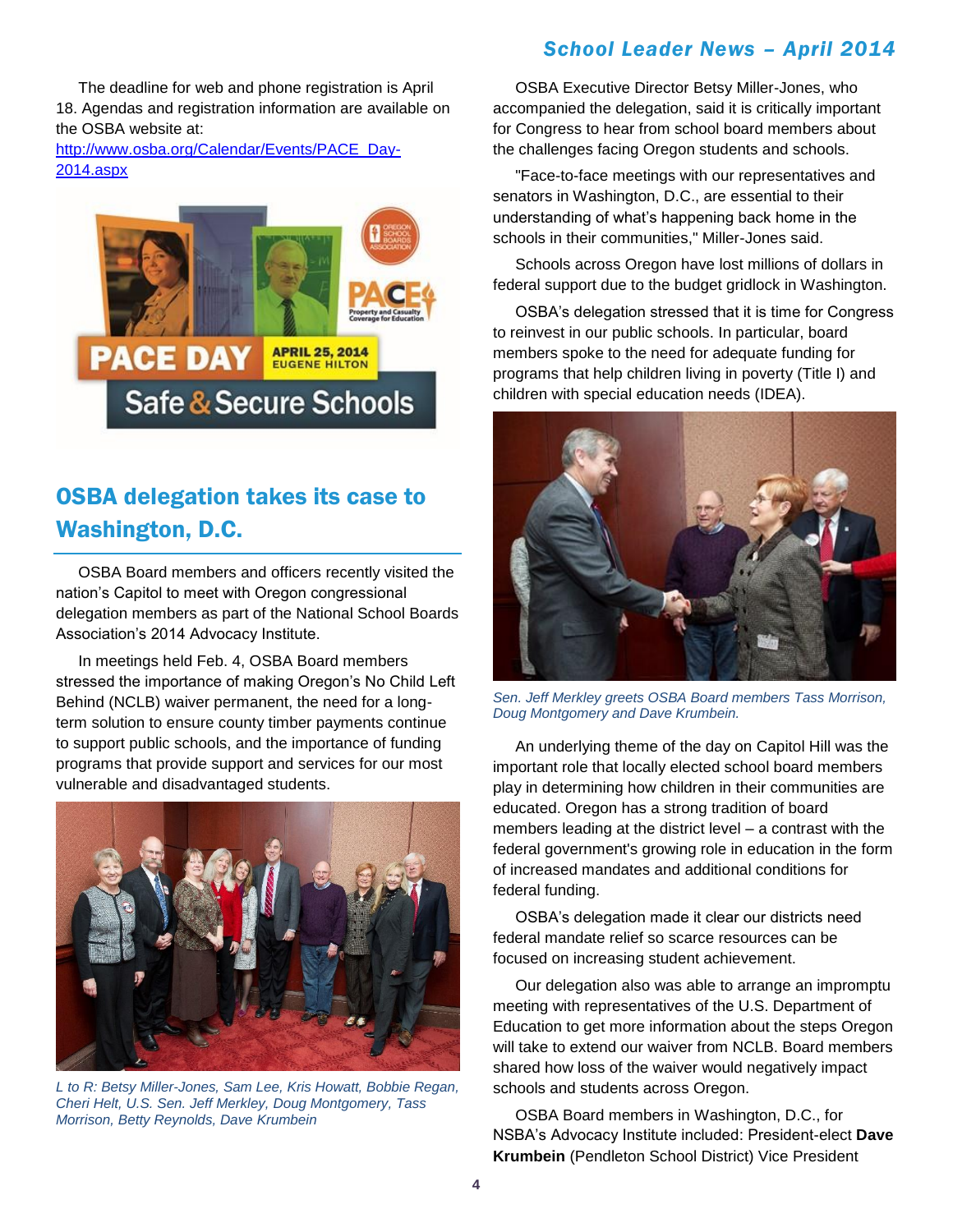**Bobbie Regan** (Portland Public Schools), **Kris Howatt** (Gresham-Barlow School District), Secretary-Treasurer **Sam Lee** (Winston-Dillard School District), **Tass Morrison** (North Santiam School District), **Betty Reynolds** (West Linn-Wilsonville School District) and **Doug Montgomery** (Multnomah Education Service District). OSBA Legislative Policy Committee member **Cheri Helt** (Bend-La Pine School District) also joined the delegation.

OSBA staff attending besides Miller-Jones were Deputy Executive Director Jim Green and Legislative Services Specialist Morgan Allen.

### Phoenix-Talent wins honorable mention from NSBA

The Phoenix-Talent School District has been recognized as an honorable mention in the Magna Awards program sponsored by the American School Board Journal. The awards recognize innovation in public education.

Winners were selected from among nearly 250 entrants in three enrollment categories. One grand prize winner, five first places and five honorable mentions were selected in each category. Phoenix-Talent competed in the under-5,000 enrollment category with its "Pirates to Raiders" program.

The winners were honored at a luncheon April 5 during the National School Boards Association's annual conference in New Orleans.

More information and winning entries can be found at [http://www.asbj.com/magna.](http://www.asbj.com/magna)

## 'Summer Camp' for board members coming up in Bend

Ah, summer. Long days, balmy nights – and the chance to meet with school board members from across Oregon on July 19-20 at OSBA's annual Summer Board Conference.

The theme this year is "Summer Camp for School Boards." You probably won't find s'mores or sing "Kumbaya," but you can expect good times and an opportunity to learn more about the critical issues facing Oregon's schools and their leaders.

Keynote speakers include Nancy Golden, Oregon's chief education officer, and Rob Saxton, the state's deputy superintendent of public instruction. Workshop offerings

range from board chair responsibilities to Common Core to labor relations.

We are meeting once again at the scenic Riverhouse Hotel & Convention Center in Bend. And don't forget the pre-conference and board secretaries workshops on July 18. More information and registration materials are on our website:

[http://www.osba.org/Calendar/Events/Summer\\_board\\_con](http://www.osba.org/Calendar/Events/Summer_board_conference-2014.aspx) [ference-2014.aspx](http://www.osba.org/Calendar/Events/Summer_board_conference-2014.aspx)



# New pricing packages offered for job postings

Starting in July, OSBA will offer new pricing packages for job postings on our website.

The package pricing offers a significant savings over the current per-posting charges, but only applies to members conducting their own job searches. The pricing is not available to search firms or districts using a search firm.

The new packages are as follows:

- Package of five job postings \$1,000 (\$300 savings)
- Package of 10 \$2,000 (\$600 savings)
- Unlimited postings for 365 days \$3,000 (variable savings)

Posting packages will run from July 1 to June 30. For more information, contact Donna Herren at [dherren@osba.org](mailto:dherren@osba.org) or 503-485-4810.

#### Two new members join LPC

The OSBA Board of Directors at their March 25 meeting appointed two new members to the Legislative Policy Committee (LPC).

The Board approved the appointment of **Kevin Cassidy**, Baker School District, to Position 1, and **Chris Brantley**, Salem-Keizer School District, to Position 11. The Board also plans a special meeting later this month to appoint **Marty Dursse**, Astoria School District, to LPC Position 14.

The LPC's next meeting is scheduled for April 25-26.